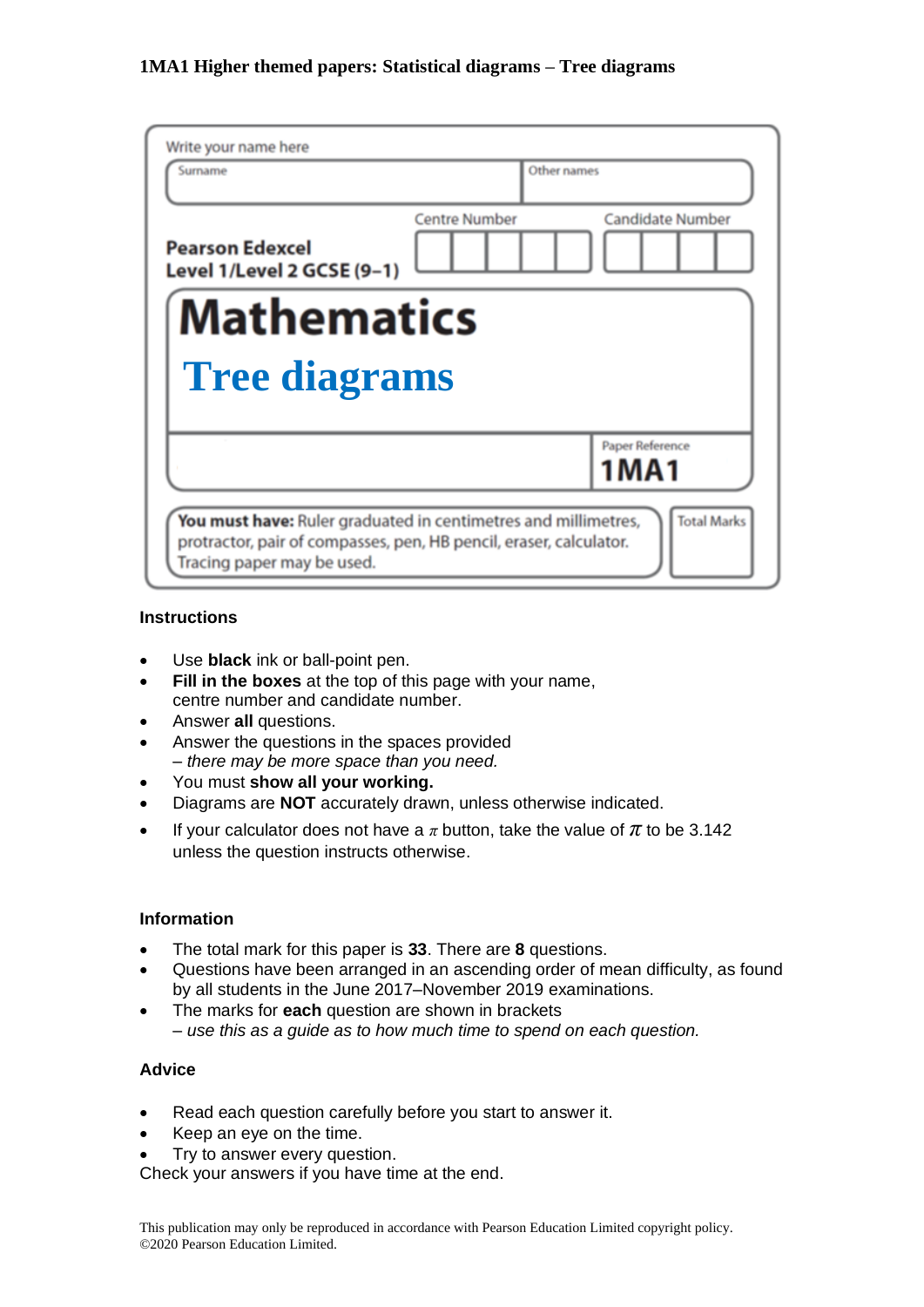- **1** Mary travels to work by train every day. The probability that her train will be late on any day is 0.15
	- (*a*) Complete the probability tree diagram for Thursday and Friday.



(*b*) Work out the probability that her train will be late on at least one of these two days.

....................................................... **(3)**

**(Total for Question 1 is 5 marks)**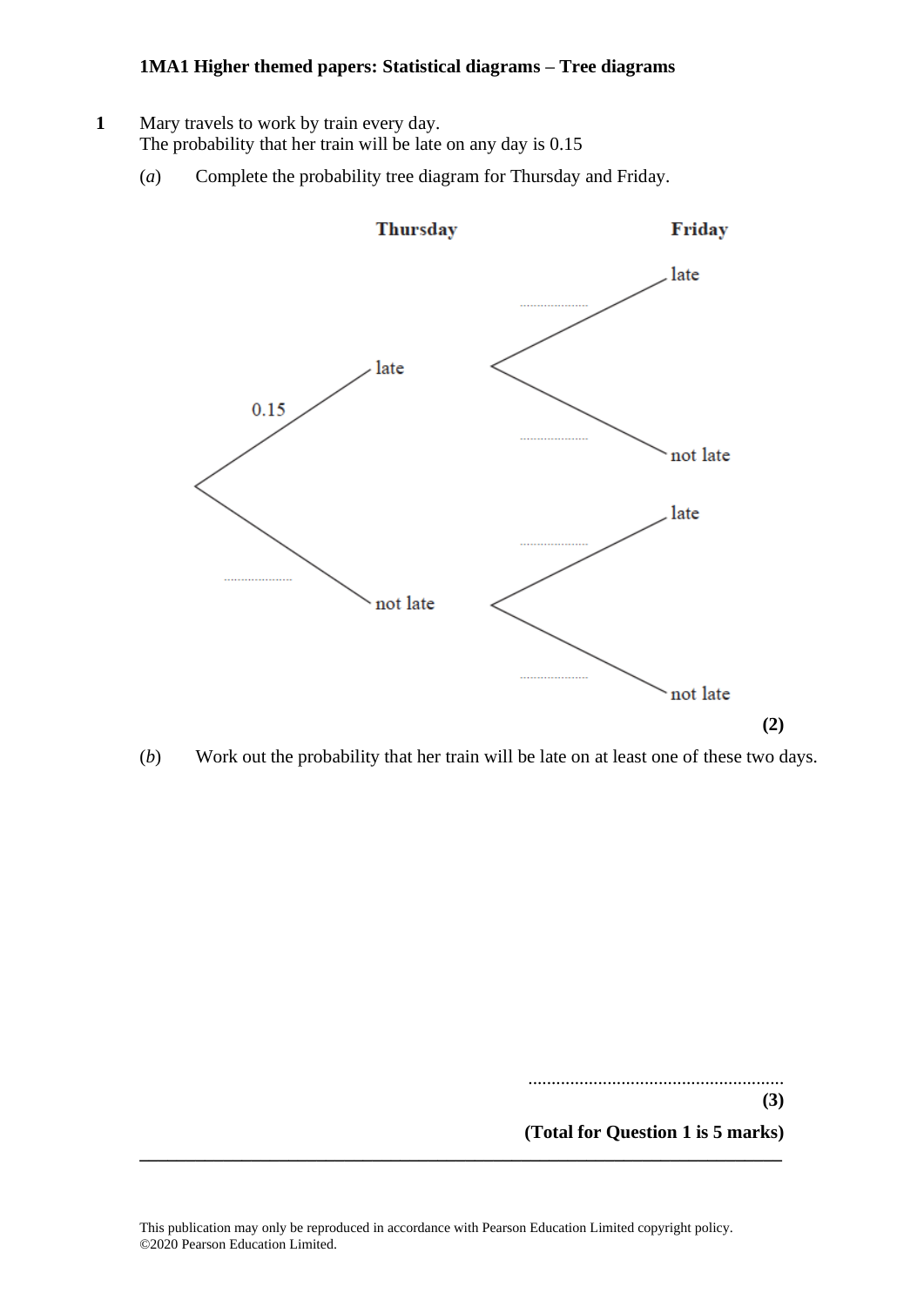**2** A darts team is going to play a match on Saturday and on Sunday. **15** A darts team is going to play <sup>a</sup> match on Saturday and on Sunday. The probability that the team will win on Saturday is 0.45 The probability that the team will win on Saturday is 0.45

If they win on Saturday, the probability that they will win on Sunday is 0.67 If they win on Saturday, the probability that they will win on Sunday is 0.67 If they do **not** win on Saturday, the probability that they will win on Sunday is 0.35 If they do **not** win on Saturday, the probability that they will win on Sunday is 0.35

(*a*) Complete the probability tree diagram. (a) Complete the probability tree diagram.



(**2**)

(*b*) Find the probability that the team will win exactly one of the two matches. (b) Find the probability that the team will win exactly one of the two matches.

...................................................... (**3**) (**Total for Question 2 is 5 marks**) **\_\_\_\_\_\_\_\_\_\_\_\_\_\_\_\_\_\_\_\_\_\_\_\_\_\_\_\_\_\_\_\_\_\_\_\_\_\_\_\_\_\_\_\_\_\_\_\_\_\_\_\_\_\_\_\_\_\_\_\_\_\_\_\_\_\_\_\_\_**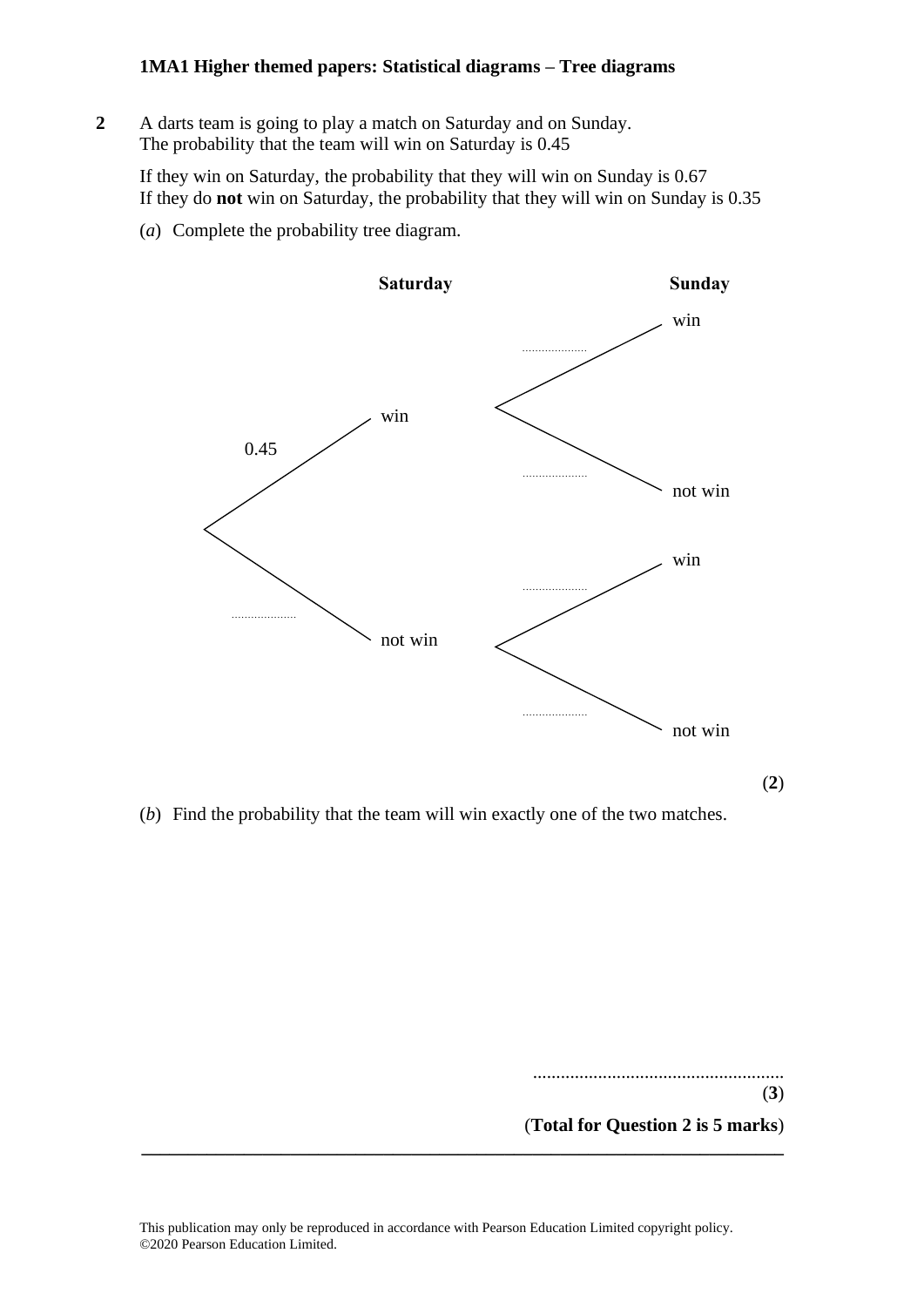**3** The probability tree diagram shows the probabilities that Bismah will be late for work on two days next week.



Calculate the probability that Bismah will be late on exactly one of the two days.

.......................................................

**(Total for Question 3 is 3 marks)**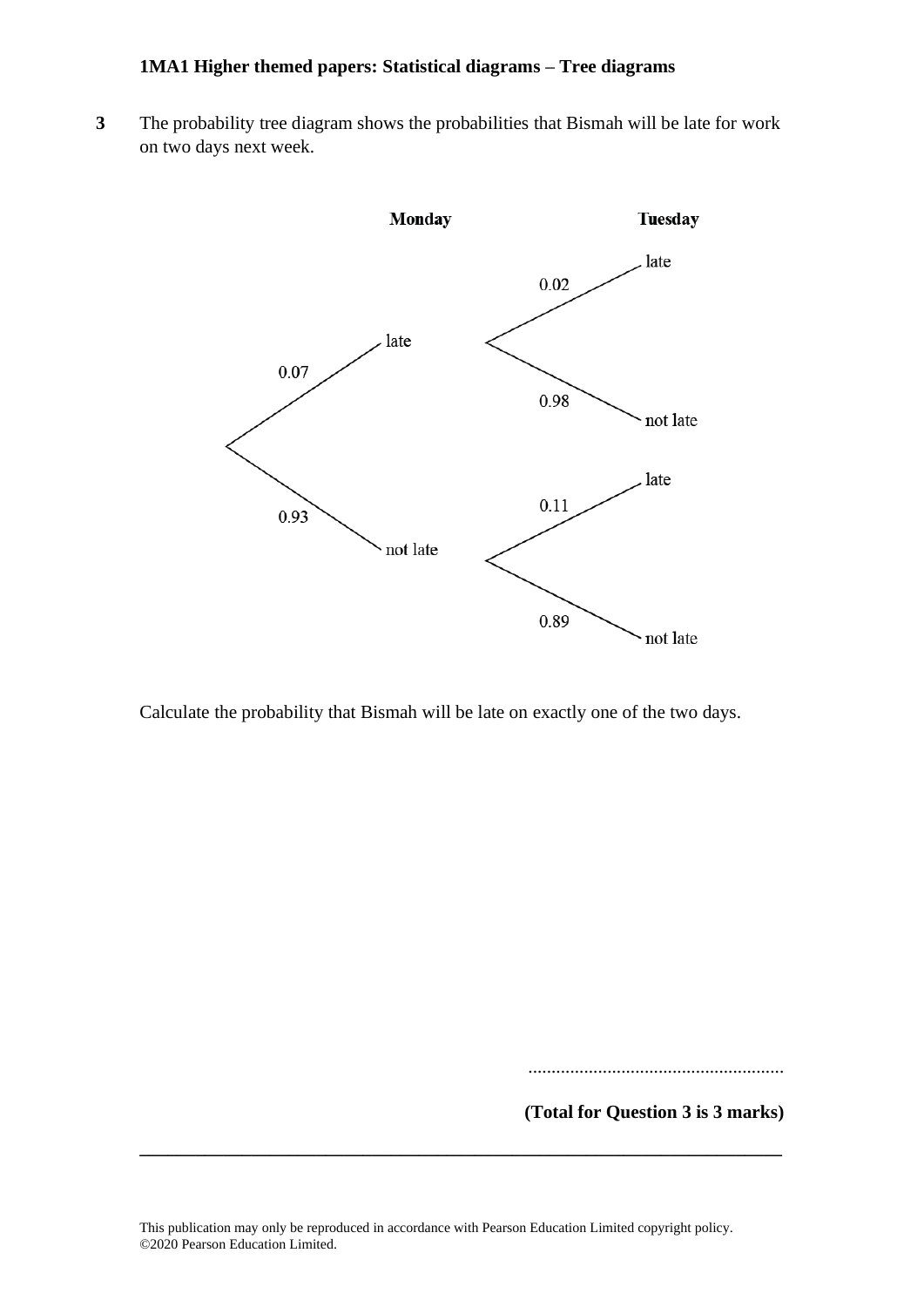**4** Alan has two spinners, spinner **A** and spinner **B**. Each spinner can land on only red or white.

> The probability that spinner  $\bf{A}$  will land on red is 0.25. The probability that spinner  $\bf{B}$  will land on red is 0.6.

The probability tree diagram shows this information.



Alan spins spinner **A** once and he spins spinner **B** once. He does this a number of times.

The number of times **both** spinners land on red is 24.

Work out an estimate for the number of times **both** spinners land on white. **both**

.......................................................

**(Total for Question 4 is 3 marks)**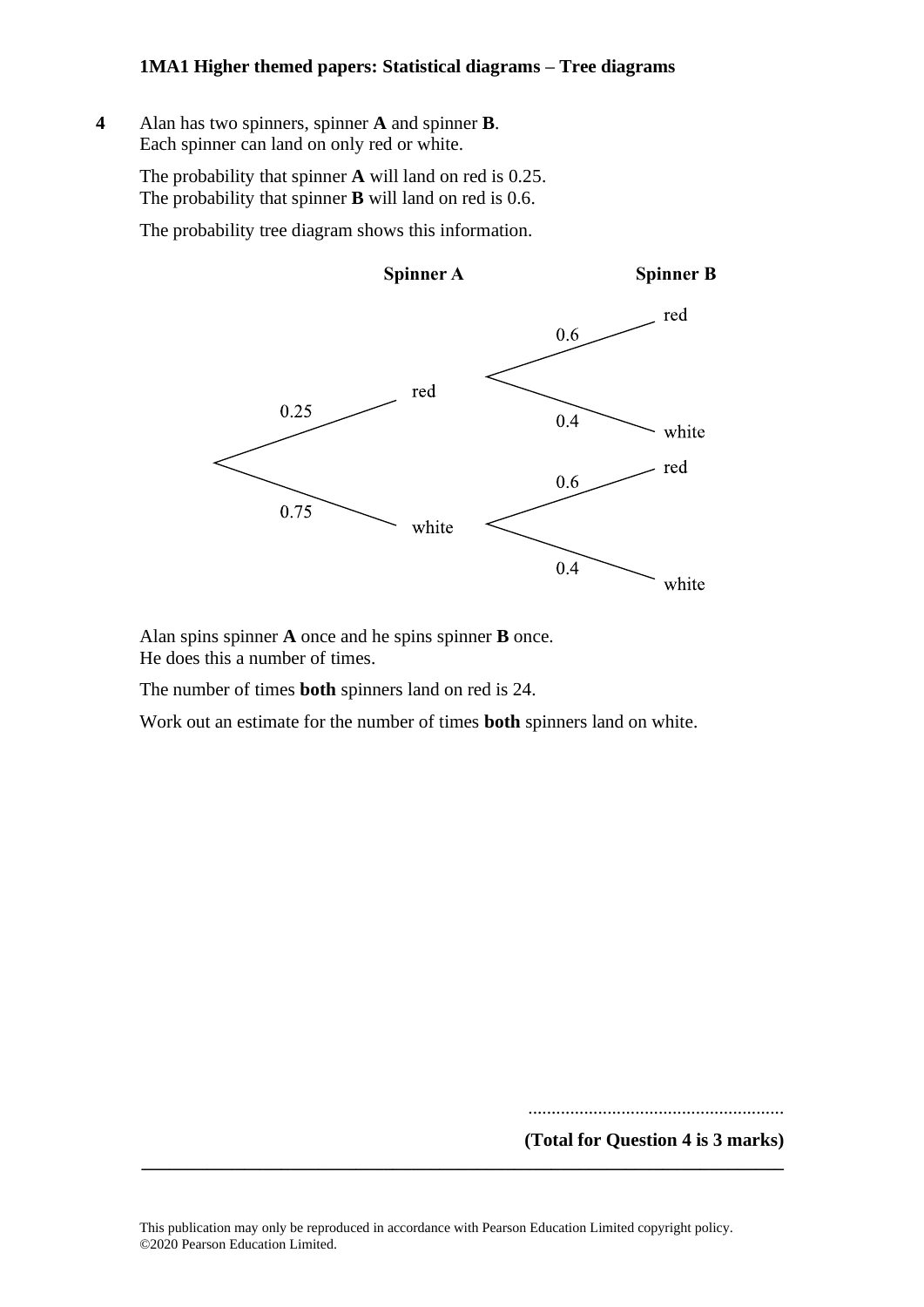**5** Sameena has a round pencil case and a square pencil case.

There are 4 blue pens and 3 red pens in the round pencil case. There are 3 blue pens and 5 red pens in the square pencil case.

Sameena takes at random one pen out of each pencil case.

(a) Complete the probability tree diagram.



(b) Work out the probability that the pens Sameena takes are both red.

.......................................................

**(2)**

**(Total for Question 5 is 4 marks)**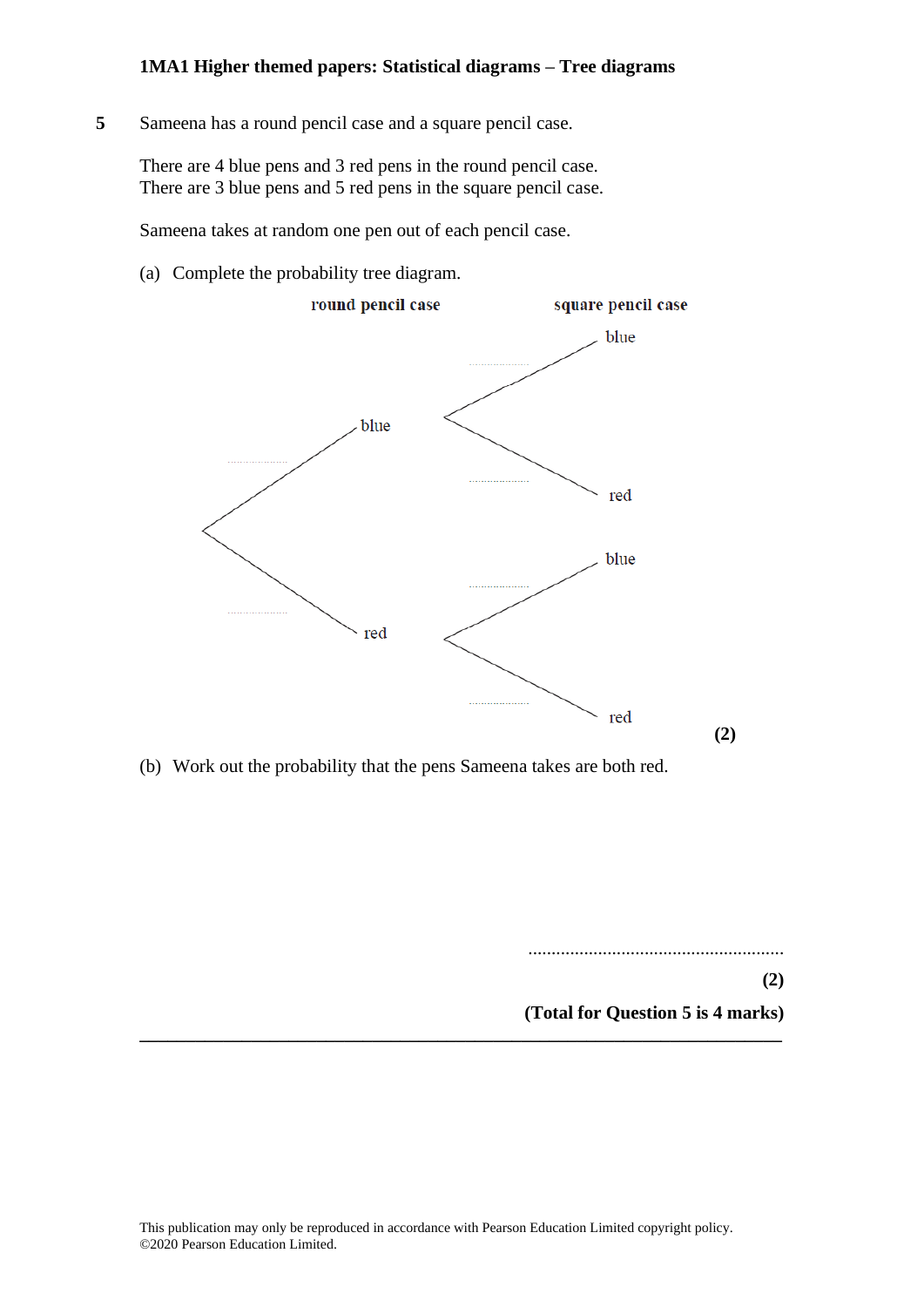**6** Graham has a fair red 6-sided dice and a fair blue 8-sided dice. The red dice can land on 1, 2, 3, 4, 5 or 6 The blue dice can land on 1, 2, 3, 4, 5, 6, 7 or 8

Graham is going to roll both dice.

(a) Complete the probability tree diagram.



(b) Work out the probability that neither dice will land on a 6

......................................... **(2) (Total for Question 6 is 4 marks)**

This publication may only be reproduced in accordance with Pearson Education Limited copyright policy. ©2020 Pearson Education Limited.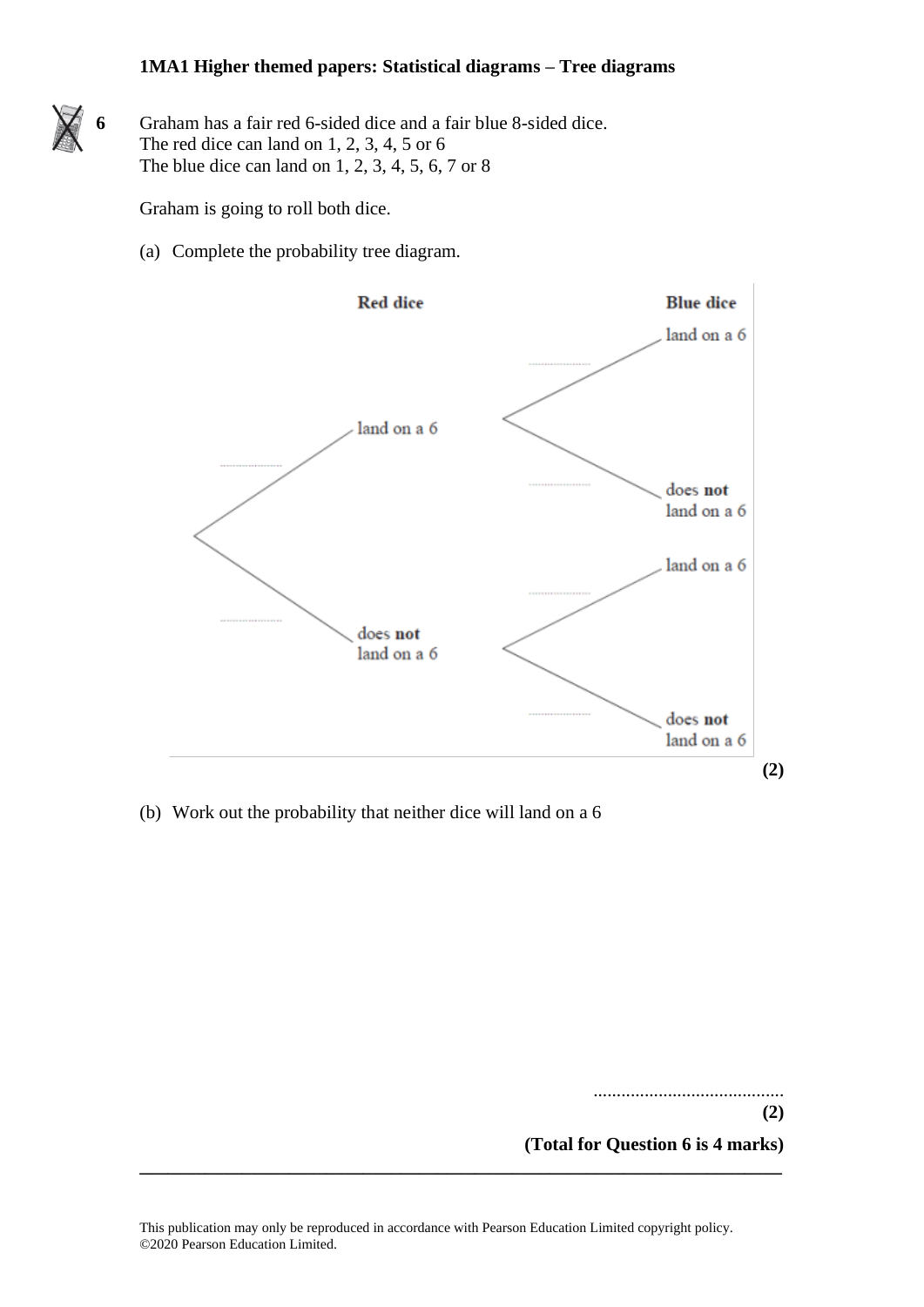**7** The diagram shows a fair 4-sided spinner.



Hasmeet is going to spin the spinner twice. Hasmeet is going to spin the spinner twice. Hasmeet is going to spin the spinner twice.

(*a*) Complete the probability tree diagram. (a) Complete the probability tree diagram. (a) Complete the probability tree diagram.



(b) Work out the probability that the spinner will land on A on the first spin and will land on B on the second spin.

**\_\_\_\_\_\_\_\_\_\_\_\_\_\_\_\_\_\_\_\_\_\_\_\_\_\_\_\_\_\_\_\_\_\_\_\_\_\_\_\_\_\_\_\_\_\_\_\_\_\_\_\_\_\_\_\_\_\_\_\_\_\_\_\_\_\_\_\_\_**

....................................................... **(2) (Total for Question 7 is 4 marks)**

.......................................................